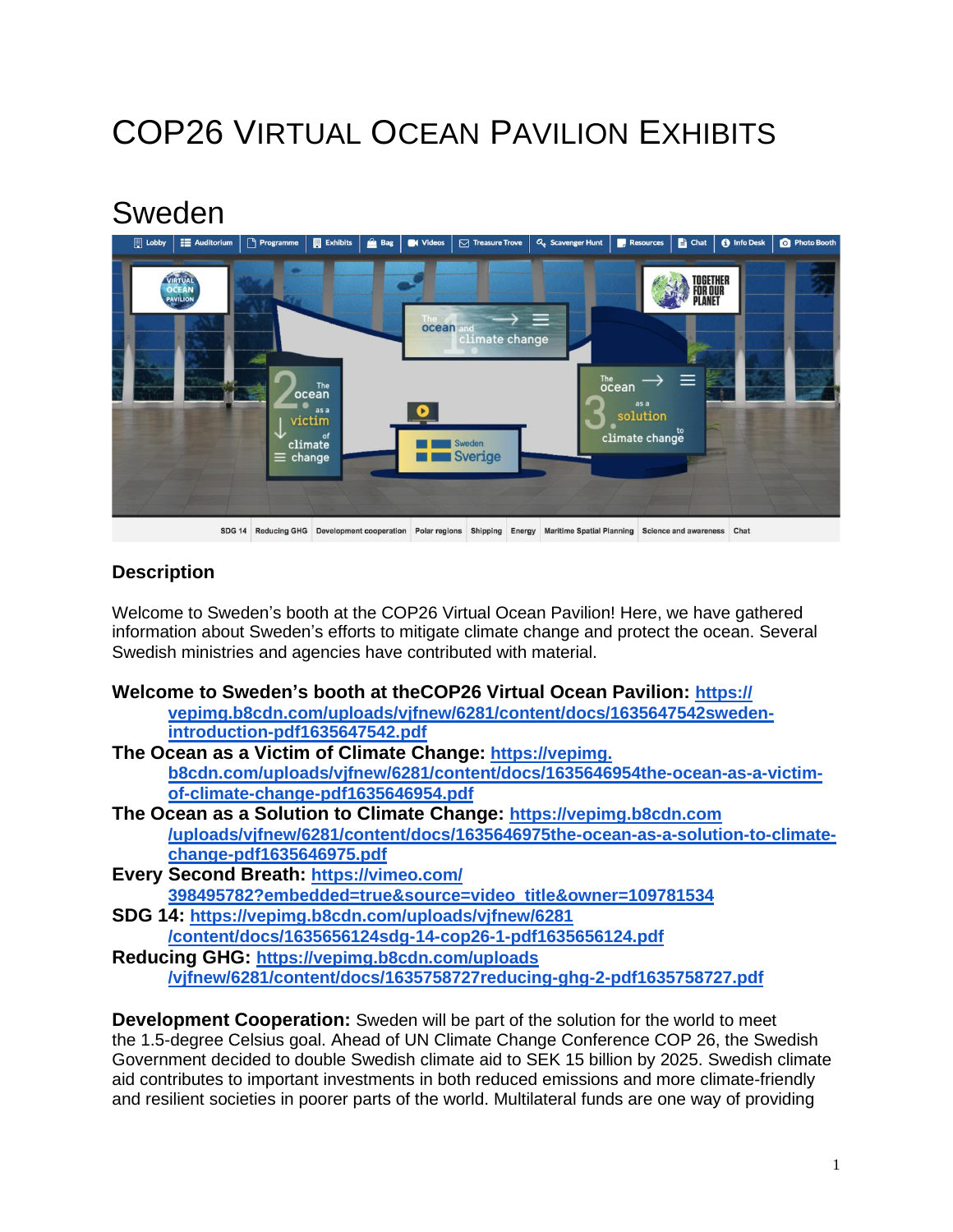climate financing. Sweden is one of the biggest donors per capita to this financial mechanism within the framework of the United Nations Framework Convention on Climate Change (UNFCCC): the Green Climate Fund and the Global Environment Facility. The remainder of climate financing is via other funds and Sida's (Sweden's government agency for development cooperation) regional and bilateral cooperation. It is important to cut emissions, but we also must strengthen the ocean's resilience. Mangroves, seagrass beds and other coastal habitats are crucial for CO2 storage as so called blue carbon. Sweden is contributing to developing countries' efforts to achieve SDG 14 through i.a. Blue Action Fund, the World Bank's Blue Economy Program, PROBLUE, and the Global Environment Facility. Environmental and climate issues are integrated in Sweden's international development cooperation. Learn more at Sida's website [\(https://www.government.se/country-and-regional-strategies](https://www.government.se/country-and-regional-strategies/2018/06/strategy-for-swedens-global-development-cooperation-in-the-areas-of-environmental-sustainability-20182022/) /2018/06/strategy-for[swedens-global-development-cooperation-in-the-areas-of-environmental-sustainability-](https://www.government.se/country-and-regional-strategies/2018/06/strategy-for-swedens-global-development-cooperation-in-the-areas-of-environmental-sustainability-20182022/)[20182022/](https://www.government.se/country-and-regional-strategies/2018/06/strategy-for-swedens-global-development-cooperation-in-the-areas-of-environmental-sustainability-20182022/) ) and read the Strategy for Sweden's global development cooperation in the areas of environmental sustainability, sustainable climate and oceans, and sustainable use of natural resources 2018–2022. More useful links:

Read more about the doubling of the Swedish climate aid [here](https://www.government.se/press-releases/2021/10/ahead-of-un-climate-change-conference-cop26-government-intends-to-double-climate-aid-by-2025/) Read more about Blue Action Fund [here.](https://www.blueactionfund.org/)

Watch the video below about Blue Action Fund featuring its work by Fauna & Flora International and partners in São Tomé and Príncipe - <https://youtu.be/mhRRXV91wCo> Below is another video that highlights some of the work supported by Blue Action Fund that is carried out by the grantees YKAN and TNC in Bird's Head Seascape, a global marine biodiversity hotspot located in West Papua, Indonesia [https://youtu.be/wdhm6cuzH\\_M](https://youtu.be/wdhm6cuzH_M) .

Read more about PROBLUE [here.](https://www.worldbank.org/en/programs/problue) You can also watch this video about how PROBLUE helps countries transition to a blue economy approach, by seeking to achieve integrated, sustainable economic development in healthy oceans: https://youtu.be/E5ilRDjjl-E.Read more about the Green Climate Fund (GCF) [here.](https://www.greenclimate.fund/)

The GCF supports projects focusing on both mitigation and adaptation to climate change. Some of these projects also have a connection to the ocean. Recently, the GCF decided to invest USD 125 million in the Global Fund for Coral Reefs. Read more here. Read more about the Global Environment Facility [here.](https://www.thegef.org/)

#### **Polar Regions: [https://vepimg.b8cdn.com/uploads/](https://vepimg.b8cdn.com/uploads/vjfnew/6281/content/docs/1635758238polar-regions-pdf1635758238.pdf) [vjfnew/6281/content/docs/1635758238polar-regions-pdf1635758238.pdf](https://vepimg.b8cdn.com/uploads/vjfnew/6281/content/docs/1635758238polar-regions-pdf1635758238.pdf)**

**Shipping:** The shipping industry has an important role to play in the implementation of the Paris Agreement when it comes to among other things electrification, alternative fuels and increased transport efficiency. The journey has just begun. Much more needs to be done.

The Swedish commitment to the International Maritime Organization (IMO) is long-standing and Sweden became a member of the IMO in 1959. As a firm believer in the objectives of the IMO, Sweden has constructively and dedicatedly participated in the work of the Organization for over six decades. Sweden strongly supports the implementation of the 2030 Agenda for Sustainable Development and SDG 14. We are committed to continuing to show leadership in order to ensure fulfilment of this important goal to which IMO's work is integral. Sweden now seeks election in the IMO council to increase the possibility of pushing the climate agenda, and more. Sweden for the IMO Council: <https://youtu.be/sptwW6brd4Y> . Read more about the Swedish candidacy to the IMO council [here.](https://transportstyrelsen.se/en/shipping/imo-council-2021/) A few practical Swedish examples on projects how to decrease emission from shipping: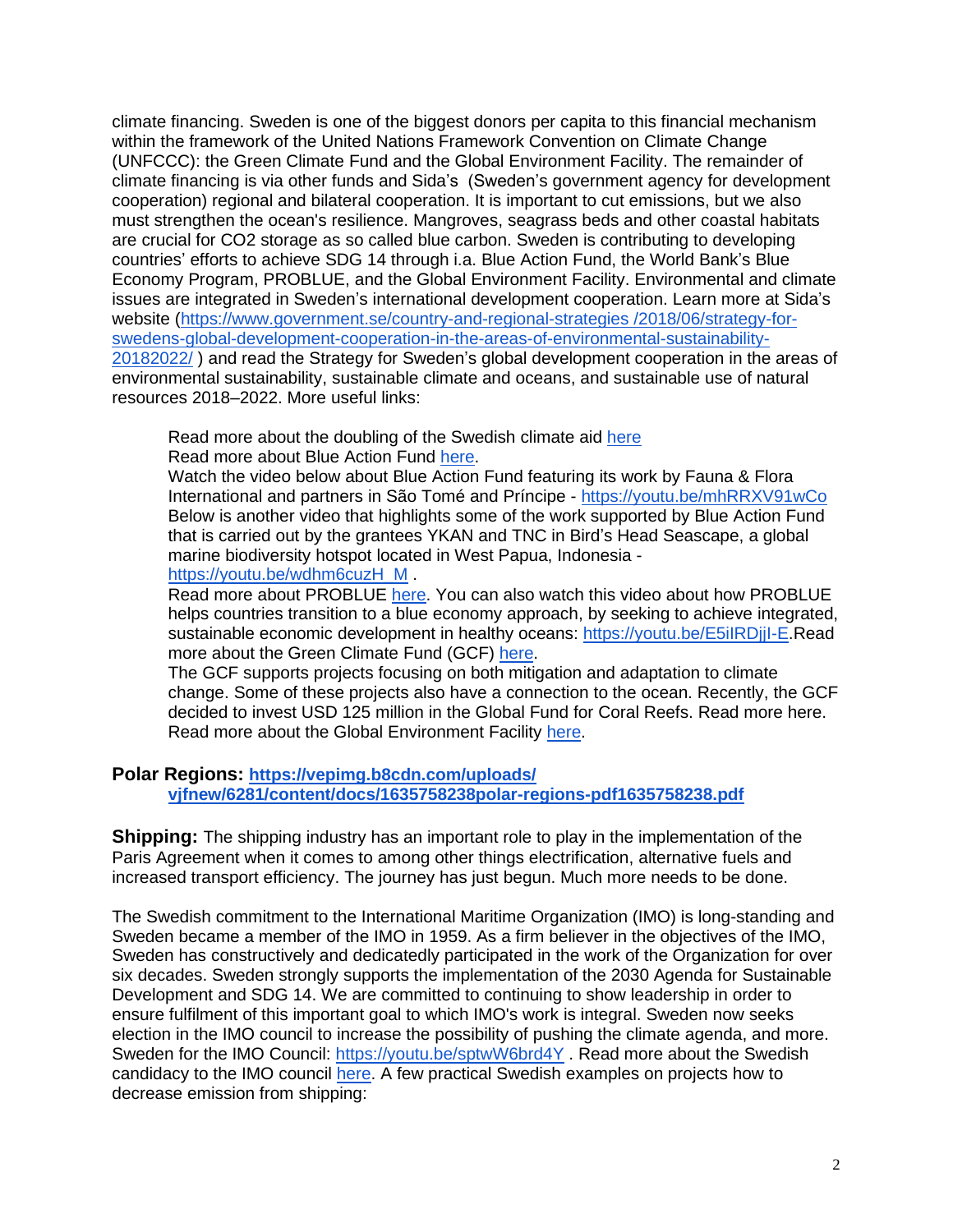[Sweden's](https://twitter.com/i/status/1327228074988081152) work with cutting fossil fuels from shipping, [Candela's](https://candela.com/public-transport/) electric ferries, [ForeSea](https://www.youtube.com/watch?v=rE_M1n-ClOA&t) battery [project,](https://www.youtube.com/watch?v=rE_M1n-ClOA&t) The Ocean Bird [concept,](https://www.walleniusmarine.com/our-services/ship-design-newbuilding/ship-design/wind-powered-vessels/) Stena [Methanol](https://www.stenaline.com/media/stories/the-worlds-first-methanol-ferry/) project

**Energy:** The ocean is the world's largest untapped source of renewable energy, with the potential to contribute to the climate and environmental policy goals of Agenda 2030 for Sustainable Development as well as to play a vital role in social and economic development. Ocean technology exploits the power of wind, waves, currents and tides as well as differences in temperature and salinity, to produce energy. Ocean energy could for example provide 10% of Europe's current electricity needs by 2050. That's enough to power 94 million households per year. Read more about Sweden's energy at the [website](http://www.energimyndigheten.se/en/) of the Swedish Energy Agency.

Sweden has leading and globally recognised researchers, scientists and companies in the area of ocean energy. Whilst still to fully mature, Swedish innovations can make a difference. Find out more about Swedish companies below: [CorPower](https://www.corpowerocean.com/) Ocean.

Introducing CorPower Ocean: <https://www.youtube.com/watch?v=jBaGO55Bkxc> Flowocean: <https://www.youtube.com/watch?v=Fw-u9P2V1Vk> Minesto: [https://www.youtube.com/watch?v=xGBO\\_ETdAAw](https://www.youtube.com/watch?v=xGBO_ETdAAw) Noviocean: [https://www.youtube.com/watch?v=xGBO\\_ETdAAw](https://www.youtube.com/watch?v=xGBO_ETdAAw) SeaTwirl: https://youtu.be/wMftW4ldgul Waves4Power: <https://youtu.be/pBD8pRZpYwU> Hexicon: <https://youtu.be/bTDbUiBDGCo>

**Maritime Spatial Planning:** The resources of the ocean and coastal areas must be used sustainably to ensure that ecosystems are maintained and restored while enabling maritime industries to develop and grow. The ocean and its resources are very beneficial to a society. These benefits include recreational environments, production of food and renewable energy, and scope for transport. Animal and plant life in and around the ocean are important parts of the ecosystem and form the basis of a rich biodiversity that provides resilience to climate change. New innovative uses are being made of marine resources, but the strain on ecosystems is great. There is huge need for sustainable use of marine resources, and at the same time there are challenges, such as a changing climate, a growing population, urbanisation and a globalised world.

Maritime spatial planning aims to ensure the sustainable use of the ocean – now and in the future. Many interests need to agree on how to share marine resources, and maritime spatial planning facilitates this by providing guidance on how the ocean can best be used from a holistic perspective. The aim of maritime spatial plans is to help ensure that:

- a good environmental status in marine environments is achieved and maintained
- marine resources are used sustainably so that maritime industries can grow
- coexistence is promoted between different activities and areas of use.

International cooperation is a part of Sweden's national maritime spatial planning. Read more about our work [here.](https://www.havochvatten.se/en/eu-and-international/marine-spatial-planning.html) ClimeMarine is a Swedish project with the purpose of enhancing the understanding of how climate change affects maritime spatial planning. Watch this video to learn more: [https://youtu.be/ONfYIeZ0LHQ.](https://youtu.be/ONfYIeZ0LHQ) The Swedish Agency for Marine and Water Management uses a strategic tool called "Symphony" in their work with eco-system based maritime spatial planning. Learn more by watching this video: [https://youtu.be/E9p7ISpNGKM.](https://youtu.be/E9p7ISpNGKM) Conservation and restoration of biodiversity is an important aspect of eco-system based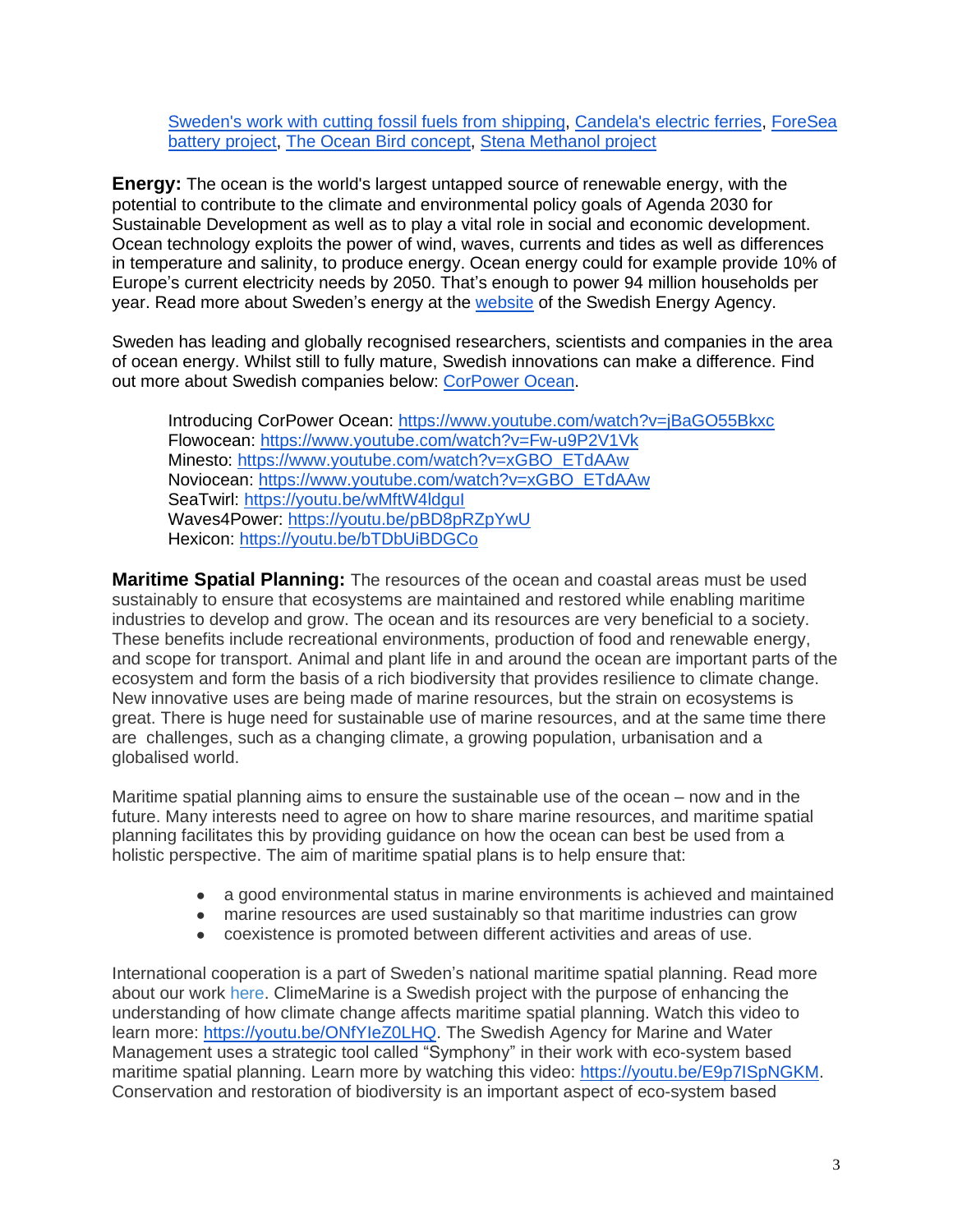maritime spatial planning. The restoration of eelgrass at the Swedish northwest coast is a great example. Learn more by clicking [here](https://www.havochvatten.se/en/our-organization/publications/swam-publications/2021-03-16-handbook-for-restoration-of-eelgrass-in-sweden.html) or by watching this video: [https://youtu.be/tZsrr6f1NsY.](https://youtu.be/tZsrr6f1NsY) Watch this video to learn about how European countries cooperate across borders and sectors for a smart, sustainable and fair use of the maritime space: [https://youtu.be/aAQeTClXL14.](https://youtu.be/aAQeTClXL14)

**Science and awareness:** The ocean covers more than 70 per cent of the Earth's surface and is extremely deep. But despite the importance of the ocean to the climate and our lives, it has not been adequately researched. There is considerably less knowledge about the ocean and its resources than there is about land areas and the atmosphere. It is crucial that people become more aware of the importance of the ocean. Ocean literacy is an understanding of the ocean's influence on you – and your influence on the ocean. Watch this video about the importance of ocean literacy: [https://youtu.be](https://youtu.be/8eTFvLe4biY) /8eTFvLe4biY. The UN Decade of Ocean Science for Sustainable Development – the Ocean Decade – which began this year is a unique opportunity to increase knowledge and awareness of the importance of the ocean and involve actors all over the world to work towards common goals, create new partnerships and strengthen long-term international cooperation to implement the 2030 Agenda. Read more on the Ocean Decade [website.](https://www.oceandecade.org/decade-events/) As part of the initiative, Sweden has established a [National](https://www.formas.se/en/start-page/about-formas/what-we-do/national-committee-for-the-un-decade-of-ocean-science.html) [Committee](https://www.formas.se/en/start-page/about-formas/what-we-do/national-committee-for-the-un-decade-of-ocean-science.html) for the UN Decade of Ocean Science - Formas. Sweden is a driving force in sustainable development issues and research in the area of the environment and climate. The Swedish Government has adopted a ten-year national research programme on the ocean and water, which it has instructed FORMAS (Swedish Research Council for Environment, Agricultural Sciences and Spatial Planning) to carry out. The purpose of the research programme is to create the conditions for a strategic and long-term approach with a holistic perspective on water. It will facilitate close cooperation between researchers and stakeholders. Research on the marine environment of the Baltic Sea – which is one of the world's most polluted seas – and the Öresund strait – one of the world's most trafficked waterways – is included in the programme. Read more about it [here.](https://formas.se/en/start-page.html) The Swedish Meteorological and Hydrological Institute also conducts research on the ocean. Read more [here.](https://ddei5-0-ctp.trendmicro.com/wis/clicktime/v1/query?url=https%253a%252f%252fwww.smhi.se%252fen%252fresearch%252fresearch%252ddepartments%252foceanography&umid=EEE277C0-CF2F-7005-B93C-0C9303F2701F&auth=aa2a6666dadc3109e072cd23e72dcb4db4081a53-dd8f104c87a1fc4880fac549a849eadf016804bb)

### **Documents**

- 1. Swedish Agency for Marine and Water Management Ocean acidification: [https://vepimg.b8cdn.com/uploads/vjfnew/6281/content/docs/1635652520ocean](https://vepimg.b8cdn.com/uploads/vjfnew/6281/content/docs/1635652520ocean-acidification-2-pdf1635652520.pdf)[acidification-2-pdf1635652520.pdf](https://vepimg.b8cdn.com/uploads/vjfnew/6281/content/docs/1635652520ocean-acidification-2-pdf1635652520.pdf)
- 2. Swedish Agency for Marine and Water Management Sustainable fisheries: [https://vepimg.b8cdn.com/uploads/vjfnew/6281/content/docs/1635652528sustain](https://vepimg.b8cdn.com/uploads/vjfnew/6281/content/docs/1635652528sustainable-fisheries-pdf1635652528.pdf) [able-fisheries-pdf1635652528.pdf](https://vepimg.b8cdn.com/uploads/vjfnew/6281/content/docs/1635652528sustainable-fisheries-pdf1635652528.pdf)
- 3. Swedish Agency for Marine and Water Management Science and technology: [https://vepimg.b8cdn.com/uploads/vjfnew/6281/content/docs/1635652538science](https://vepimg.b8cdn.com/uploads/vjfnew/6281/content/docs/1635652538science-and-technology-pdf1635652538.pdf) [-and-technology-pdf1635652538.pdf](https://vepimg.b8cdn.com/uploads/vjfnew/6281/content/docs/1635652538science-and-technology-pdf1635652538.pdf)
- 4. Swedish Agency for Marine and Water Management Marine pollution: [https://vepimg.b8cdn.com/uploads/vjfnew/6281/content/docs/1635652547marine](https://vepimg.b8cdn.com/uploads/vjfnew/6281/content/docs/1635652547marine-pollution-pdf1635652547.pdf)[pollution-pdf1635652547.pdf](https://vepimg.b8cdn.com/uploads/vjfnew/6281/content/docs/1635652547marine-pollution-pdf1635652547.pdf)
- 5. Swedish Agency for Marine and Water Management Marine litter: [https://vepimg.b8cdn.com/uploads/vjfnew/6281/content/docs/1635652558marine](https://vepimg.b8cdn.com/uploads/vjfnew/6281/content/docs/1635652558marine-litter-pdf1635652558.pdf)[litter-pdf1635652558.pdf](https://vepimg.b8cdn.com/uploads/vjfnew/6281/content/docs/1635652558marine-litter-pdf1635652558.pdf)
- 6. Swedish Agency for Marine and Water Management Ecosystem based management: